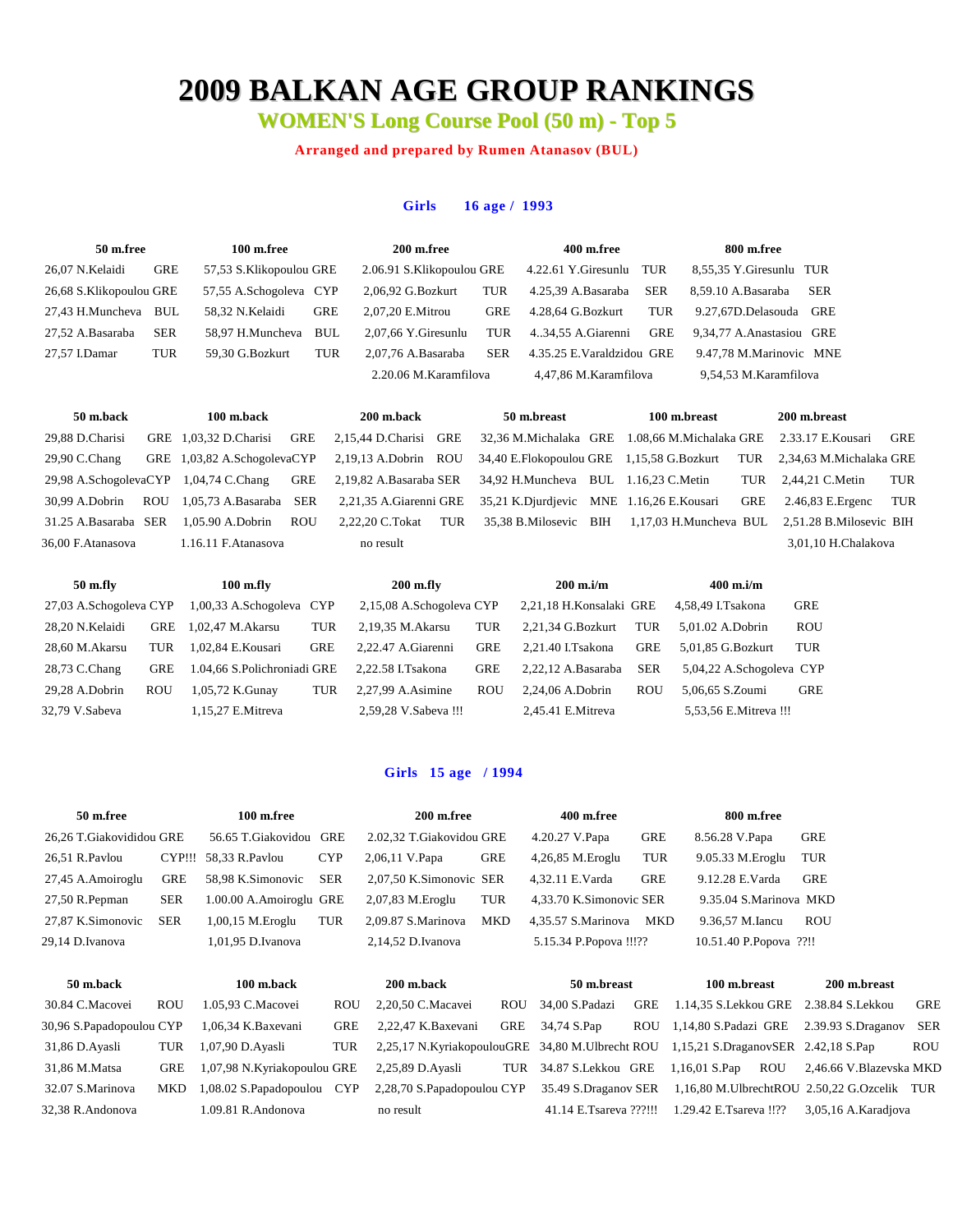| 50 m.fly              |            | $100$ m.fly             |            | $200$ m.fly             |            | $200 \text{ m}$ .i/m                     |            | $400$ m.i/m               |            |
|-----------------------|------------|-------------------------|------------|-------------------------|------------|------------------------------------------|------------|---------------------------|------------|
| 28.47 C.Macavei       | <b>ROU</b> | $1,02,83$ H. Alporal    | TUR        | 2.19.09 M.Karaoulia GRE |            | 2,22,79 E.Varda                          | <b>GRE</b> | 4.59.20 E.Varda           | <b>GRE</b> |
| 28.68 H.Alporal       | TUR        | 1.03.33 M.Karaoulia GRE |            | 2.23.02 E.Varda         | <b>GRE</b> | 2.26.90 G.Ozcelik TUR                    |            | 5.05.91 G.Ozcelik TUR     |            |
| 28,74 M.Karaoulia GRE |            | 1.04.05 C.Macavei ROU   |            | 2.23.25 G.Ozcelik TUR   |            | 2,27,72 M.Blazevska MKD 5,12,68 E.Thoidi |            |                           | GRE        |
| 29.17 K.Simonovic SER |            | 1.04.92 K.Simonovic SER |            | 2,33,82 L.Gaspar        | <b>ROU</b> | 2,28,17 S.Pap                            | <b>ROU</b> | 5,17,94 S.Pap             | <b>ROU</b> |
| 29.52 M.Matsa         | <b>GRE</b> | 1.04.93 D.Vaitsa        | <b>GRE</b> | 2.34.11 C.Macovei ROU   |            | 2.30.28 K.Simonovic SER                  |            | 5.18.67 S.Akuz            | TUR        |
| 29.91 D.Ivanova       |            | 1.06.11 D.Ivanova       |            | $2.37.20$ D.Ivanova     |            | $2.33.09$ R. Andonova                    |            | 6.04.62 L.Dumbalakova ??? |            |

### **Girls 14 age /1995**

| 50 m.free                   |            | 100 m.free              |     | 200 m.free                                           |            | 400 m.free                  |            | 800 m.free                  |            |
|-----------------------------|------------|-------------------------|-----|------------------------------------------------------|------------|-----------------------------|------------|-----------------------------|------------|
| 27.07 S.Karantakou          | GRE        | 58.44 S.Karantakou GRE  |     | $2,10,04$ S. Abdullahu ALB !!!                       |            | 4.31.16 E.Vasiliadou        | <b>GRE</b> | 9.17.43 E. Vasiliadou       | <b>GRE</b> |
| 27,31 S.Papamiltiadou CYP!! |            |                         |     | 1.00,40 S.Abdullahu ALB !!! 2,10,22 S.Karantakou GRE |            | 4.32.41 E.Heimona           | <b>GRE</b> | 9.25.62 E.Heimona           | <b>GRE</b> |
| 27,68 A.Bagioti             | GRE        | 1,01.02 S.Hatipoglu TUR |     | $2.11.18$ E.Heimona                                  | <b>GRE</b> | 4.39.55 B. Kantar           | TUR        | 9,28,72 H.Sariahmetoglu TUR |            |
| 28.25 C.Hatipoglu           | TUR        | $1,01,06$ A. Lioppi     | GRE | 2.12.28 B. Kantar                                    | TUR        | 4.40.46 M.Basic             | <b>SER</b> | $9.43,26$ A.Singuran        | <b>ROU</b> |
| 28.27 M.Basic               | <b>SER</b> | 1.01.64 B.Kantar        | TUR | $2,13,01$ A.Singuran                                 | <b>ROU</b> | 4,40.56 H.Sariahmetoglu TUR |            | 9.49.89 B. Kantar           | TUR        |
| 29.65 S.Pantova             |            | 1,03,65 S.Pantova       |     | 2,17,33 P.Dimova                                     |            | 4.49.49 P.Dimova            |            | 9.57.11 P.Dimova            |            |
|                             |            |                         |     |                                                      |            |                             |            |                             |            |

| 50 m.back                 |            | 100 m.back                                                                                                                                                                                                                                                                                                                                                                           | 200 m.back                                     |            | 50 m.breast      | 100 m.breast |                                                                           | 200 m.breast               |            |
|---------------------------|------------|--------------------------------------------------------------------------------------------------------------------------------------------------------------------------------------------------------------------------------------------------------------------------------------------------------------------------------------------------------------------------------------|------------------------------------------------|------------|------------------|--------------|---------------------------------------------------------------------------|----------------------------|------------|
| $32,08$ D. Aldinc         |            | TUR 1.07.11 K. Arikan                                                                                                                                                                                                                                                                                                                                                                | TUR 2.25,22 M.Marouda GRE                      |            | 34.73 D.Altintop | TUR          | 1.15,34 D.Altintop TUR                                                    | 2,44.75 A.Papadopoulou GRE |            |
| 32,37 E.Lodge             | CYP.       |                                                                                                                                                                                                                                                                                                                                                                                      | 1,08,50 M.Agrigiani GRE 2,27,35 C.Nicolae ROU  |            | 35,09 D.Kuce     | TUR          | 1.16.28 D.Ivanovic SER                                                    | 2.44.90 A.Grafa            | GRE        |
| 32,37 S.Sevinc            |            |                                                                                                                                                                                                                                                                                                                                                                                      | TUR 1,08,64 M.Marouda GRE 2,27,74 K.Arikan TUR |            |                  |              | 35,37 A.Papadopoulou GRE 1,16,40 A.PapadopoulouGRE 2,46,15 D.Ivanovic SER |                            |            |
| 32.60 S.Papamiltiadou CYP |            | 1.08.86 M.Basic SER 2.28.06 I.Plesa                                                                                                                                                                                                                                                                                                                                                  |                                                | <b>ROU</b> | 35.92 D.Ivanovic | SER          | $1.17.24$ D.Kuce TUR                                                      | 2.47.51 A.Tanislaou        | <b>ROU</b> |
| 32.99 M.Matachi           | <b>ROU</b> | $1.09.09$ H.Zergin TUR                                                                                                                                                                                                                                                                                                                                                               | 2.28.19 E.Lodge                                | <b>CYP</b> |                  |              | 36,39 V.Draganova BUL 1, 17,25 A.ChatseliGRE                              | 2.50.71 D.Prtcu            | <b>ROU</b> |
| $21.550$ $\overline{D}$   |            | $\overline{1}$ $\overline{1}$ $\overline{0}$ $\overline{1}$ $\overline{1}$ $\overline{1}$ $\overline{1}$ $\overline{1}$ $\overline{1}$ $\overline{1}$ $\overline{1}$ $\overline{1}$ $\overline{1}$ $\overline{1}$ $\overline{1}$ $\overline{1}$ $\overline{1}$ $\overline{1}$ $\overline{1}$ $\overline{1}$ $\overline{1}$ $\overline{1}$ $\overline{1}$ $\overline{1}$ $\overline{$ |                                                |            |                  |              | $1.10 \overline{7}$ $1 \overline{1}$                                      |                            |            |

34,55 S.Popova 1,12,18 S.Pantova no result 1.19.74 V.Draganova

**50 m.fly 100 m,.fly 200 m.fly 200 m.i/m 400 m.i/m** 29,63 M.Jovanovic SER 1,04,12 M.Jovanovic SER 2.23.13 M.Marouda GRE 2.26.81 D.Ivanovic SER 5,07,74 M.Zoumi GRE 30,13 T.Babakiray TUR 1,04,79 M.Marouda GRE 2,23,67 E.Ezat GRE 2,27,05 A.Chatseli GER 5,08,27 A.Dournelou GRE 30,23 I.Konca TUR 1,05,41 I.Vratidou GRE 2.24.37 M.Jovanovic SER 2,27,71 M.Zoumi GER 5,12,98 D.Ivanovic SER 30,53 I.Vratidou GRE 1.06,70 I.Basar TUR 2,29,13 I.Basar TUR 2,29,34 S.Abdullahu ALB 5,21,66 M.Basic SER 30,87 M.Basic SER 1,07,20 I.Konca TUR 2,29,95 D.Gyungoroglu TUR 2,31,55 K.Draganov SER 5,23.96 M.Buzatu ROU 33,00 D.Pavlova 1.11.59 D.Pavlova 2,38,01 D.Pavlova 2,42,84 D.Pavlova 5,44,84 M.Pavlova !!!

#### **Girls 13 age /1996**

| 50 m.free              |            | 100 m.free                |            | 200 m.free                                         |            | 400 m.free            |            | 800 m.free             |     |                    |            |
|------------------------|------------|---------------------------|------------|----------------------------------------------------|------------|-----------------------|------------|------------------------|-----|--------------------|------------|
| 27,63 H.Sarikaya TUR   |            | 1.00.76 A.Ene             | <b>ROU</b> | $2,11.08$ G.Tselepi                                | <b>GRE</b> | 4,32,56 G.Tselepi GRE |            | 9,23,66 G.Tselepi GRE  |     |                    |            |
| 27,97 E.Padi           | <b>GRE</b> | 1,01,50 S.Zahariudaki GRE |            | 2,12.09 A.Kyrili                                   | GRE        | 4.39.67 A.Kvrili      | GRE        | 9.37,84 N.Bouziou GRE  |     |                    |            |
| 28,06 A.Ene            | <b>ROU</b> | 1.01.69 E.Padi            | <b>GRE</b> | 2.13,40 A.Ene                                      | <b>ROU</b> | 4,40,90 O.Tugba       | TUR        | 9.44.08 I.Ozdemir TUR  |     |                    |            |
| 28.27 S.Nenezic        | <b>SER</b> | 1,01,78 I.Zarnoianou ROU  |            | 2,13,43 O.Tugbaay TUR                              |            | 4,43,22 A.Ene         | <b>ROU</b> | 9.45.77 G.Mutlu        | TUR |                    |            |
| 28.32 I.Zarnoianou ROU |            | 1.02.51 H.Sarikava        | TUR        | 2,14,83 I.Ozdemir TUR                              |            | 4.44.70 G.Mutlu       | TUR        | 9.46.50 M.Ciorbea ROU  |     |                    |            |
| 30.63 S.Sali           |            |                           |            | 1,07,52 N.Koshadjiska ???!!! 2,23,54 N.Koshedjiska |            | 4.53,14 N.Koshedjiska |            | 9,48,65 N.Koshedjiska  |     |                    |            |
| 50 m.back              |            | 100 m.back                |            | 200 m.back                                         |            | 50 m.breast           |            | 100 m.breast           |     | 200 m.breast       |            |
| 30,63 H.Sarikaya TUR   |            | 1,07.10 H.Sarikaya        | TUR        | 2,26,58 H.Sarikaya TUR                             |            | 35.02 F.Ilie          | <b>ROU</b> | 1.16.05 A.Deligari GRE |     | 2,44,17 A.Deligari | <b>GRE</b> |

| 30,03 11.3a118aya TUN |            |
|-----------------------|------------|
| 32,02 E.Padi          | <b>GRE</b> |
| 32,04 A.Nurgun TUF    |            |
| 32,33 A.Ene           | ROU        |
| 32,42 M.Shukri CYI    |            |
| 34.74 V Anastasova    |            |

34,74 Y.Anastasova 1.14,97 A.Sokolova no result 38.83 M.Kaisheva 1,24.59 M.Kaisheva 3,02,00 M.Kaisheva

32,02 E.Padi GRE 1,08,65 A.Nurgun TUR 2,27,01 A.Ene ROU 35,75 A.Deligari GRE 1.16,23 F.Ilie ROU 2.46,49 M.Ciorbea ROU 32,04 A.Nurgun TUR 1,08,70 Y.Dansorean ROU 2,27,97 A.Nurgun TUR 35,87 M.Ciorbea ROU 1.17,63 M.Ciorbea ROU 2,46.65 F.Ilie ROU 32,33 A.Ene ROU 1,08,71 A.Ene ROU 2,28,31 Y.Dansorean ROU 36,88 S.Kurnaz TUR 1.18,64 B.Aslan TUR 2,48,55 N.Katsuli GRE 32,42 M.Shukri CYP 1,09,03 E.Padi GRE 2.29,.19 A.Gaitanidi GRE 37,16 I.Bindyuk CYP 1,19,25 S.Zaharioudaki GRE 2,48.69 B.Aslan TUR